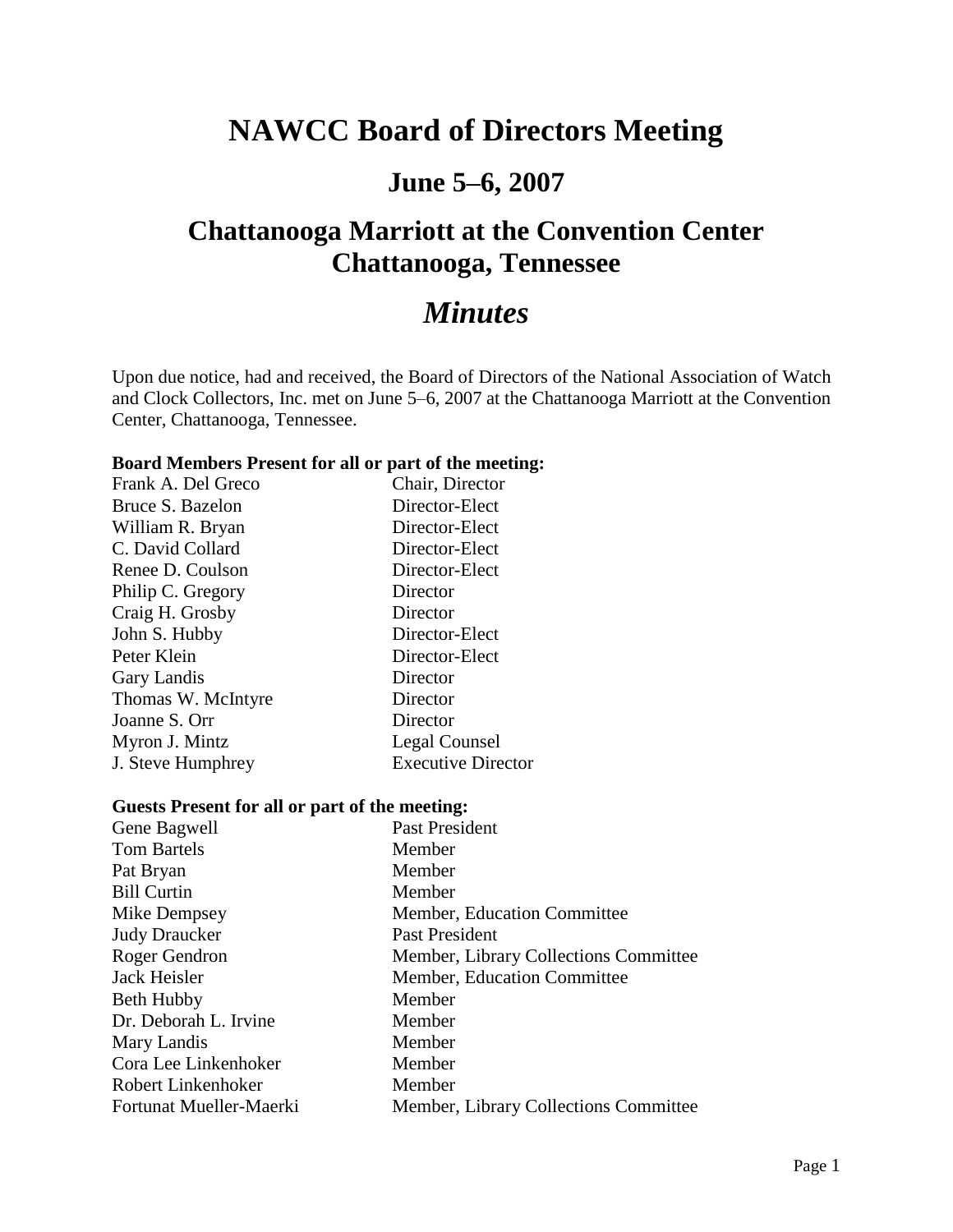| Sparky Ann Riddle        | Member                      |
|--------------------------|-----------------------------|
| Fred Tischler            | Member, Education Committee |
| Pam Tischler             | Member, Education Committee |
| <b>Sharon Van Vorous</b> | Member                      |
| William Ward             | Member, Library Committee   |

#### **Call to Order – Tuesday, June 5, 2007**

With a quorum established, Chair Frank A. Del Greco called the meeting of the Board of the National Association of Watch and Clock Collectors, Inc. to order at 8:35 a.m. The Chair welcomed those present and announced that the first order of business would be the appointment of an Acting Secretary until such time as the election of officers was concluded. He further announced that Legal Counsel Myron J. Mintz would be arriving later on Tuesday, June 5, 2007.

Introductions were made individually by Members of the Board and guests present.

Chair Del Greco announced the procedures for the elections. He further stated that guests would have the opportunity to speak to the Board at the end of the meeting.

**MOTION:** Made by Director-Elect Bazelon, Seconded by Director Grosby:That the appointment of Judy Draucker as Acting Secretary of the NAWCC 2007-2009 Board of Directors be ratified. Motion approved. Voting yea: Bazelon, Bryan, Collard, Coulson, Gregory, Grosby, Hubby, Klein, Landis, McIntyre, Orr. Voting nay: None.

Chair Del Greco commended Judy Draucker for her service totaling twelve years as a member of the NAWCC Council and Board of Directors.

Chair Del Greco read a letter received from Nominating and Elections Committee Chair Doug Cowan certifying the election of William R. Bryan (TN), Renee D. Coulson (TN), and John S., Hubby (TX) for four-year terms to the Board of Directors and of Hugh C. Overton, Jr. (MO) for a four-year term to the Nominating and Elections Committee.

**MOTION:** Made by Director Orr, seconded by Director Bryan: To enter Executive Session for the purpose of discussing the candidates for election. Motion defeated. Voting yea: Bryan, Coulson, Hubby, McIntyre, Orr. Voting nay: Bazelon, Collard, Gregory, Grosby, Klein, Landis.

Chair Del Greco conducted the election of officers for the term of the 2007-2009 Board of Directors.

**ELECTION OF CHAIR:** Nominations having been received via electronic meeting for the position of NAWCC Board Chair are: Philip C. Gregory (TX) and John S. Hubby (TX). The Chair asked for additional nominations from the floor. None were received. The successful candidate, by vote of a secret ballot, was Philip C. Gregory (TX).

**ELECTION OF VICE CHAIR:** Nomination having been received via electronic meeting for the position of NAWCC Board Vice Chair: C. David Collard (TX). Mr. Collard requested that his name be removed from nomination. Director Orr nominated John S. Hubby (TX) for the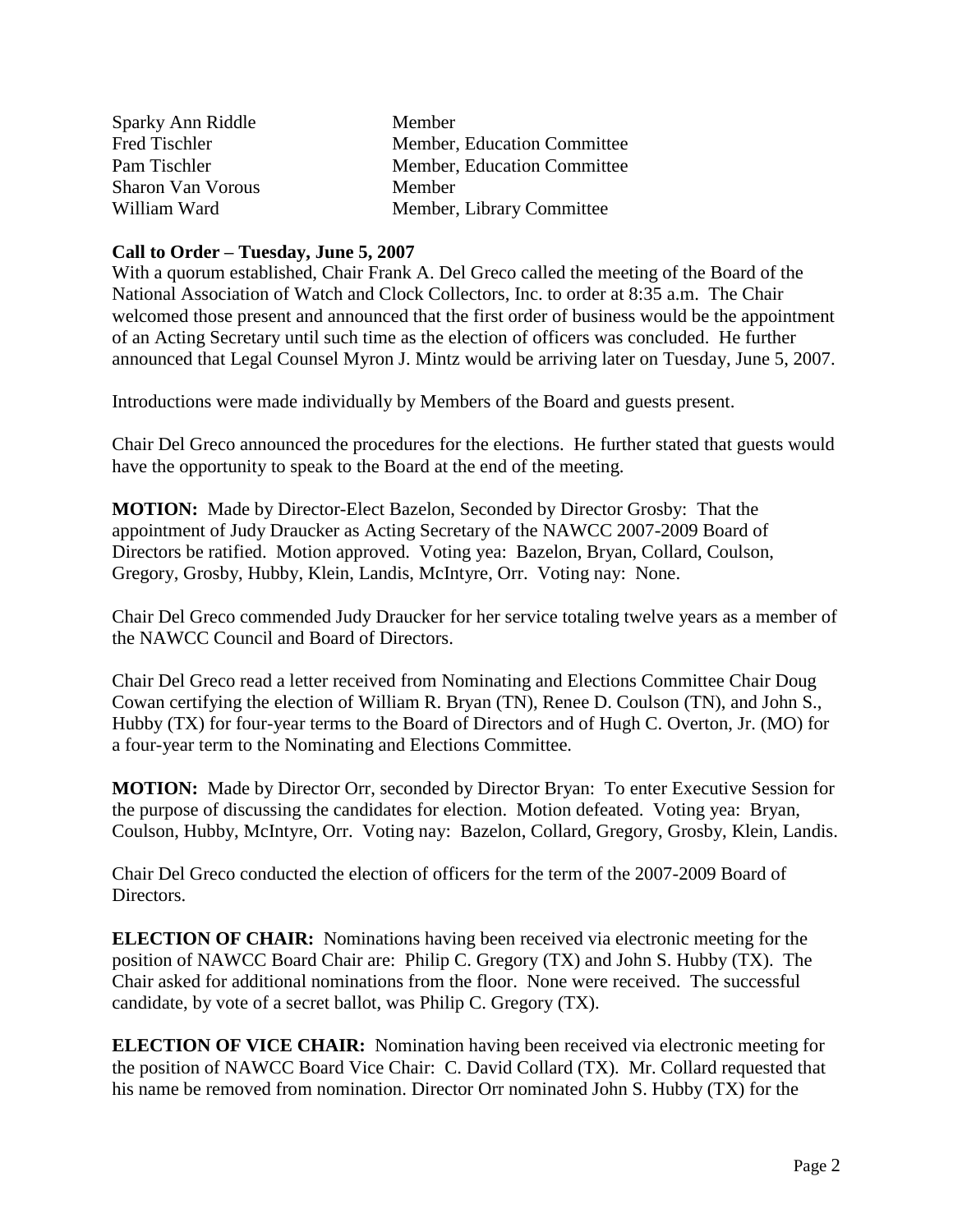position of Vice Chair. The Chair asked for additional nominations from the floor. None were received. The vote, taken by secret ballot, resulted in John S. Hubby (TX) being declared the successful candidate.

**ELECTION OF TREASURER:** Nomination having been received via electronic meeting for the position of NAWCC Board Treasurer: Peter Klein (FL). The Chair asked for additional nominations from the floor. None were received. The vote, taken by secret ballot, resulted in Peter Klein (FL) being declared the successful candidate.

**ELECTION OF SECRETARY:** Nomination having been received via electronic meeting for the position of NAWCC Board Secretary: Gary Landis (AL). The Chair asked for additional nominations from the floor. None were received. The vote, taken by secret ballot, resulted in Gary Landis (AL) being declared the successful candidate.

Outgoing Chair Del Greco thanked the Board for their work during his term as Chair.

A motion for a recess was made by Chair Del Greco, seconded by Vice Chair-Elect Hubby, and approved. The recess was called at 9:00 a.m.

The meeting was reconvened at 9:15 a.m. with the Chair Philip C. Gregory presiding.

Chair Gregory welcomed the new Board and made some introductory remarks. He stressed the following:

- The association has many challenges, which will be addressed.
- The Board will establish an acknowledged purpose.
- Educational offerings need to be expanded.
- Need to streamline and simplify the NAWCC Bylaws and Standing Rules.

**MOTION:** Made by Vice Chair Hubby, seconded by Director Collard: That Myron J. Mintz, having agreed to serve in such capacity, be and is herewith appointed NAWCC Legal Counsel for the term of the present Board (2007-2009), as provided in the Standing Rules Article III, Section 3. Motion approved. Voting yea: Bazelon, Bryan, Collard, Coulson, Del Greco, Grosby, Hubby, Klein, Landis, McIntyre, Orr. Voting nay: None.

#### **Executive Director's Report: Humphrey**

Mr. Humphrey reported on Headquarters activities, including newly hired staff members. An organizational chart was presented.

#### **Treasurer's Report: Klein**

Treasurer Klein reported on the financial condition of NAWCC. Financial information will be made available to the membership by request to NAWCC Headquarters. The audited financials are also available on the NAWCC website:

<http://www.nawcc.org/headquarters/members/docs.htm>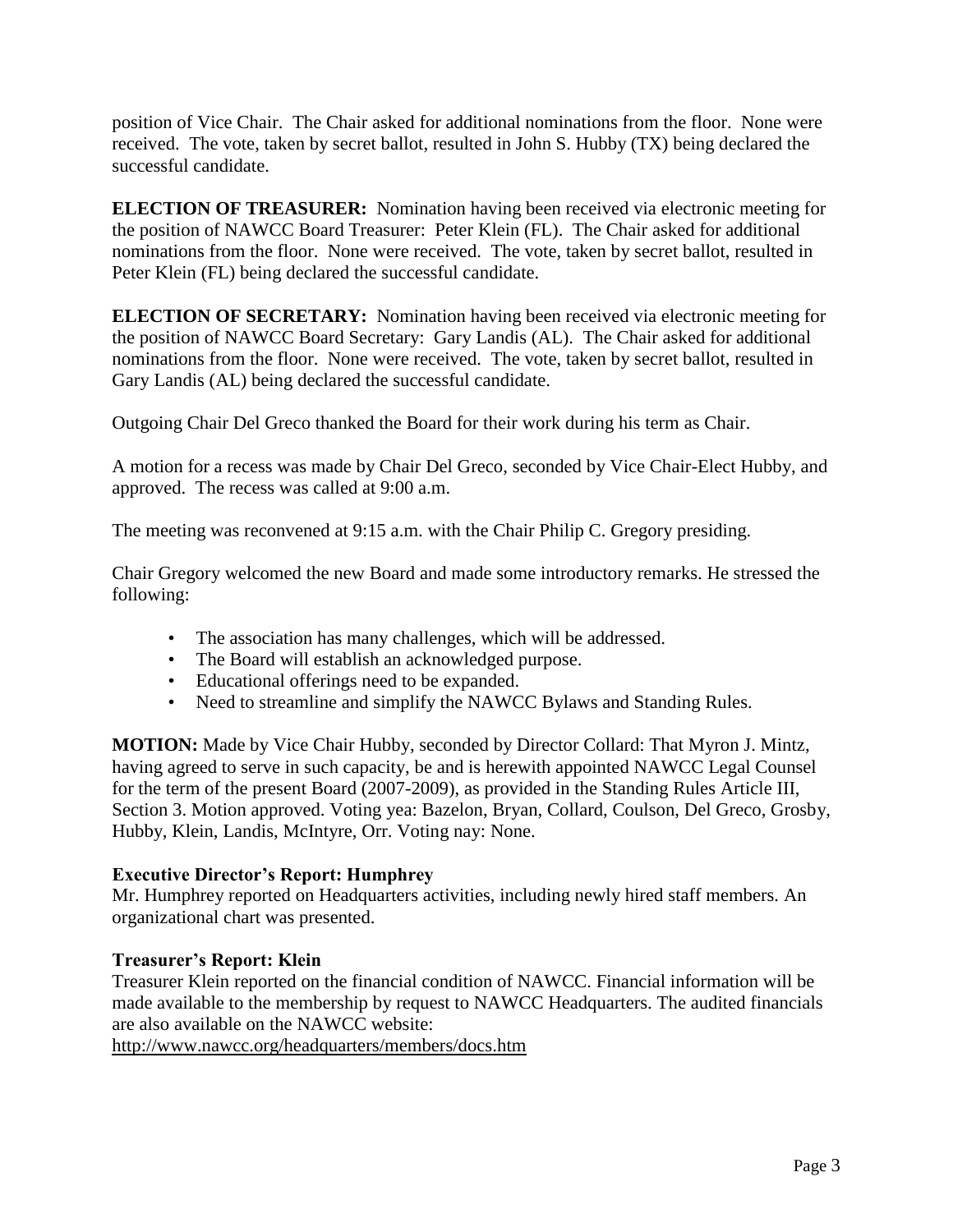**Committee Reports:** Reports were received from committee chairs of the following committees concerning their committee's activities and accomplishments: Awards, Bylaws & Procedures, Convention, Crafts, Publications, Education, Ethics, Finance, Library Collections, Membership and Publicity, Museum Collections, Nominating and Elections, Program, Research, Ward Francillon Time Symposium, and Web & Technology.

**MOTION:** Made by Director Del Greco, seconded by Director Grosby: That the Standing Rule Article IX, Section 4, be deleted. Motion approved. Voting yea: Bazelon, Bryan, Collard, Coulson, Del Greco, Grosby, Hubby, Klein, Landis, McIntyre, Orr. Voting nay: None.

The intent of this change was to remove the temporary status restriction previously placed on the Educator position.

**MOTION:** Made by Vice Chair Hubby, seconded by Director Collard: That the Board approve a revised Chapter Operations Manual, as attached, to provide for improved chapter operations, reporting of financial information to chapter members, and to conform with the changed provisions of the Bylaws and Standing Rules since the merger in 2004.

Following discussion, this motion was withdrawn in favor of a subsequent motion to be presented by Director Del Greco.

The Chair requested an Executive Session for the purpose of discussion concerning the process and issues for selecting committee chairs. Following agreement by the Board, the Executive Session was called at 9:45 a.m.

The meeting was reconvened at 11:45 a.m. Chair Gregory reported that no decisions were reached in the Executive Session.

**MOTION:** Made by Director Del Greco, seconded by Director Grosby: I move that all chairs of standing committees be provided with written guidance and expectations. Motion approved. Voting yea: Bazelon, Bryan, Collard, Coulson, Del Greco, Grosby, Hubby, Klein, Landis, McIntyre, Orr. Voting nay: None.

**MOTION:** Made by Director Bryan, seconded by Director Bazelon: That in order to avoid any appearance of impropriety, a Field Suitcase Workshop Instructor or member of the immediate family, if such Instructor is elected or appointed to the Board, shall be ineligible to continue as a compensated Field Suitcase Instructor (other than reimbursement of ordinary and necessary expenses); provided, however, that during the term of the affected Instructor or immediate family member on the Board, an annual review will be made by the Board whether to permit continuation of such services for no more that the ensuing twelve (12) months by a determination of no less than two-thirds (2/3) of Board members eligible to vote that such services are necessary and exclusively in the best interests of the Association and its members. Motion defeated. Voting yea: None. Voting nay: Bazelon, Bryan, Collard, Coulson, Del Greco, Grosby, Klein, Landis, McIntyre. Recused: Gregory, Hubby, Orr.

A recess for lunch was called at 12:15 p.m.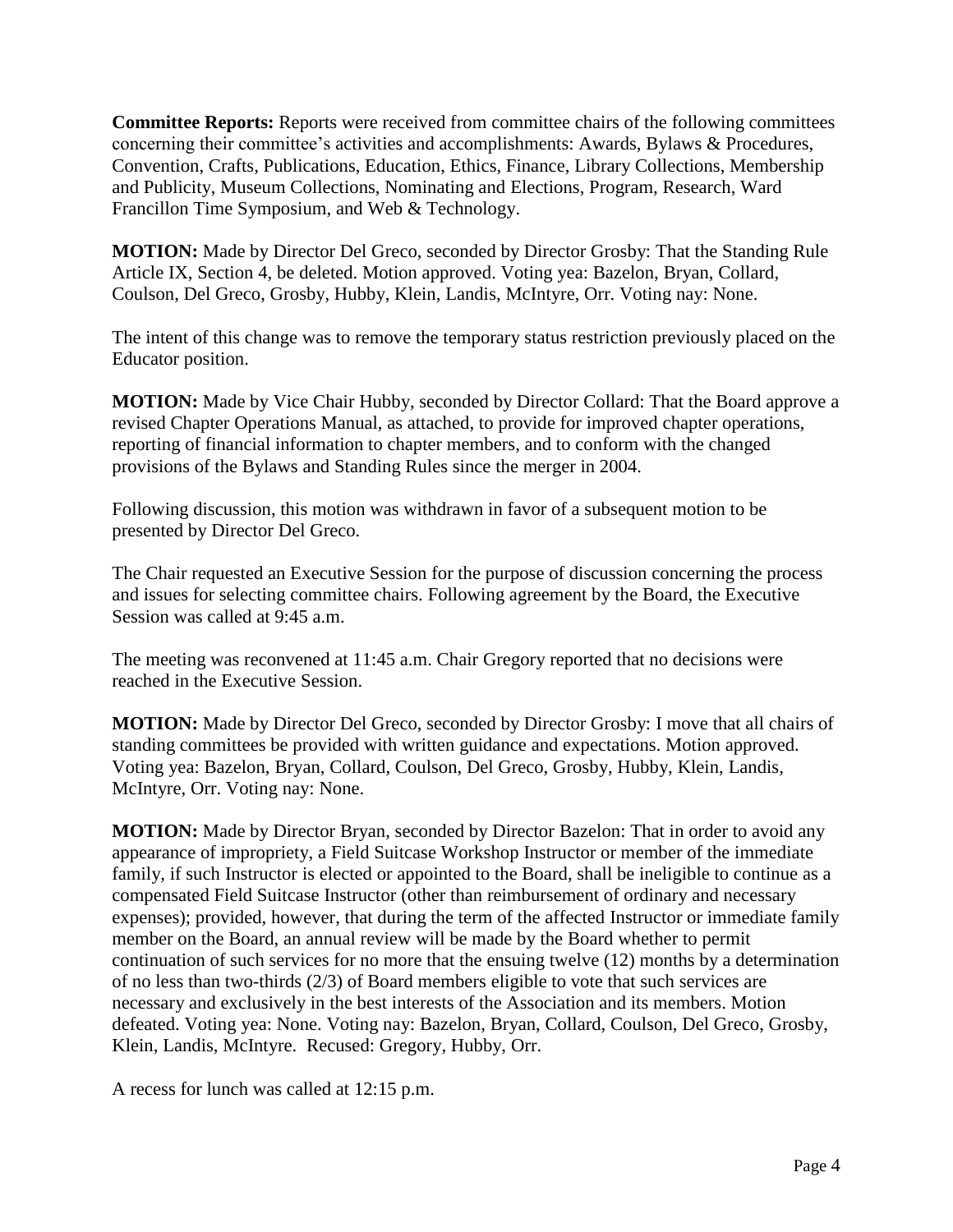The meeting was reconvened at 1:00 p.m.

**MOTION:** Made by Director Klein and seconded by Director Del Greco: After review by the Finance Committee, I move that the investment guidelines and policy statements for each of the endowment and investment accounts be accepted. Further, that Merrill Lynch is to continue as our investment advisor. Motion approved. Voting yea: Bazelon, Bryan, Collard, Coulson, Del Greco, Grosby, Hubby, Klein, Landis, McIntyre, Orr. Voting nay: None.

**MOTION:** Made by Director Del Greco and seconded by Director Bazelon: Additional categories of membership for Timekeeper members have been created as shown in Attachment 1. The Executive Director is responsible for implementation. Motion approved. Voting yea: Bazelon, Bryan, Collard, Coulson, Del Greco, Grosby, Hubby, Klein, Landis, McIntyre, Orr. Voting nay: None.

**MOTION:** Made by Director Del Greco and seconded by Director Collard: That Article XV Section 1 of the Standing Rules be amended to incorporate a new class of membership in the NAWCC, to be known as Contributing Members. Further, that the Executive Director be authorized to develop the number and type of membership levels or categories in this class, contribution amounts required, and recognition and benefits provided, for separate approval by the Board according to the Bylaws Article VI Sections 2 and 3.

The proposed text for the amendment is as follows, other sections to be renumbered as required:

## **(d) Contributing Members** *(Added June5, 2007)*

Contributing Members shall consist of individuals and business or corporate entities that are interested in providing financial support for the NAWCC over and above the normal cost of annual dues. The number and type of membership levels or categories in this class, contribution amounts required, and recognition and benefits provided shall be developed by the Executive Director for separate approval by the Board. The Executive Director shall be responsible for implementation.

Motion approved. Voting yea: Bazelon, Bryan, Collard, Coulson, Del Greco, Grosby, Hubby, Klein, Landis, McIntyre, Orr. Voting nay: None.

**MOTION:** Made by Director Del Greco and seconded Director Collard: That additional categories of membership for individual members as shown in the accompanying table (Attachment 2) be created within the class of Contributing Members as provided in Article XV Section 1(d) of the Standing Rules. The Executive Director is responsible for implementation. Motion approved. Voting yea: Bazelon, Bryan, Collard, Coulson, Del Greco, Grosby, Hubby, Klein, Landis, McIntyre, Orr. Voting nay: None.

**MOTION:** Made by Director Collard and seconded by Director Del Greco: That the Board approve the creation of a Development Committee reporting to the Executive Director, for the purpose of developing and implementing a Development Plan for NAWCC. Further, that the Standing Rules Article VII Section 3 and Article XIX Section 2 be amended for this purpose, as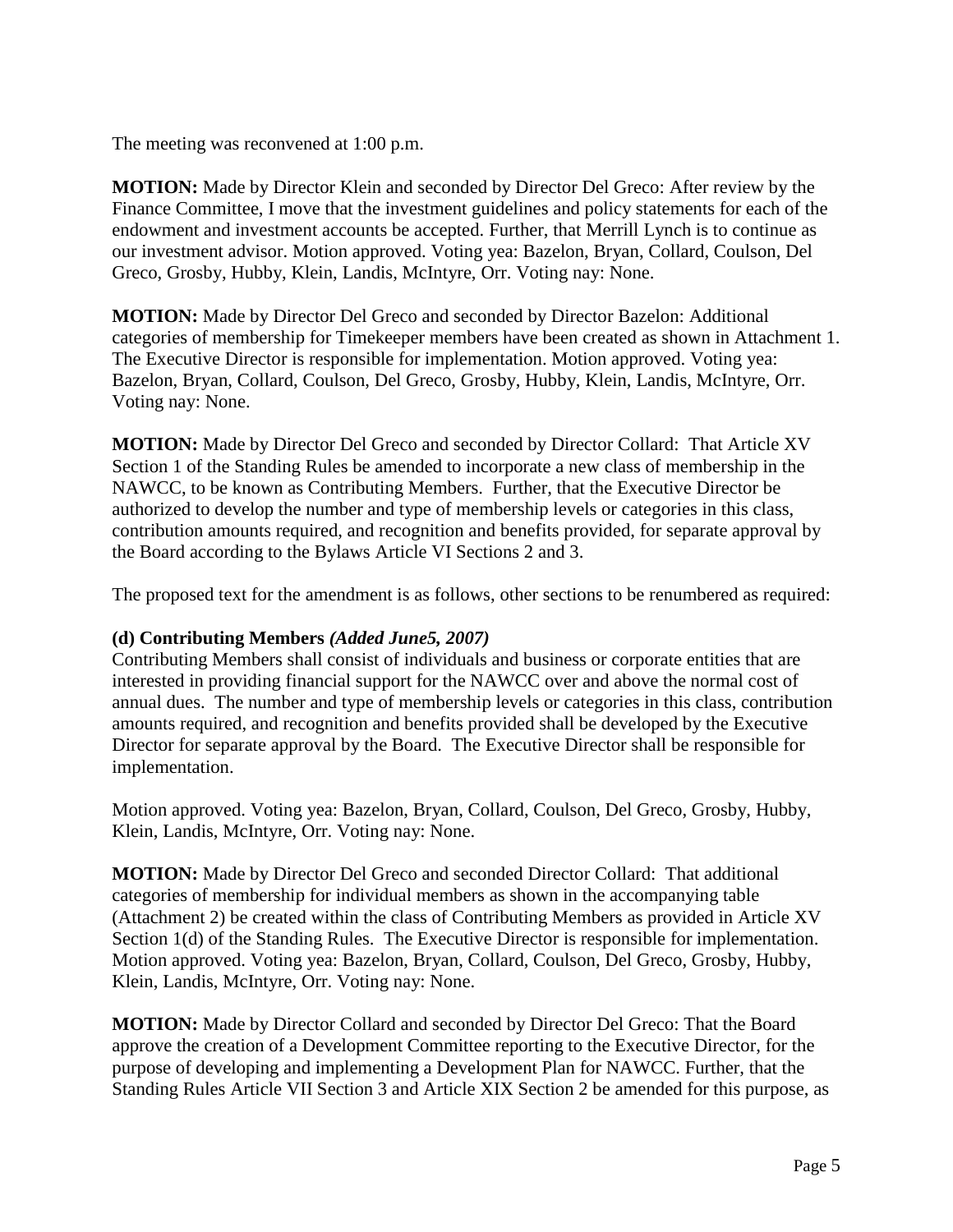shown in Attachment 3. Motion approved. Voting yea: Bazelon, Bryan, Collard, Coulson, Del Greco, Grosby, Hubby, Klein, Landis, McIntyre, Orr. Voting nay: None.

**MOTION:** Made by Director Collard and seconded by Director Klein: That Steve Humphrey be and is herewith appointed Chairman of the Development Committee, with immediate effect. Motion approved. Voting yea: Bazelon, Bryan, Collard, Coulson, Del Greco, Grosby, Hubby, Klein, Landis, McIntyre, Orr. Voting nay: None.

**MOTION:** Made by Director Del Greco and seconded by Vice Chair Hubby: That the Nominating and Elections Committee Chair, at his discretion, may add nonvoting members as adjunct advisors to his committee to provide increased regional-based searches for future elected and appointed Board and Nominating and Elections Committee candidates. Motion Approved. Voting yea: Bazelon, Bryan, Collard, Coulson, Del Greco, Grosby, Hubby, Klein, Landis, McIntyre, Orr. Voting nay: None.

Regarding the 12 goals that were derived from the Strategic Planning Meeting held in 2005, each Board Director was asked to champion one goal. Each Director summarized his/her written report. Subsequent comments were forthcoming by other directors. A few of the highlights are:

- Consider creating an eBay store online.
- Reviewing a group insurance approach for members,
- Encourage expansion of children's programs.
- Need to develop a plan to promote an international collaboration program.
- Encourage international chapters. Currently have chapters in six countries.
- Must improve communication among board, staff, and membership.

The meeting was recessed at 5:30 P.M., to be resumed at 8:30 A.M. on June 6, 2007.

#### **Wednesday, June 6, 2007**

Having ascertained the presence of a quorum, the NAWCC Board of Directors' meeting was reconvened by Chair Gregory at 8:30 a.m.

The continuation of the Strategic Champion Reports given by the board members occurred. The following are highlights of these reports:

- Will establish a public relations campaign to communicate the purposes of the strategic plan to the membership.
- Will establish methods for improving communications to the members at all levels.
- Will highlight and continue to stress the benefits of being an NAWCC member.
- Will establish and clarify policies and procedures at all levels and committees.
- Assist chapters in achieving healthy administrative functions by establishing levels of goal attainment.
- Develop a five-year program for traveling exhibits after they have been shown at the museum.
- Instigate a Boy Scout merit badge in Horology.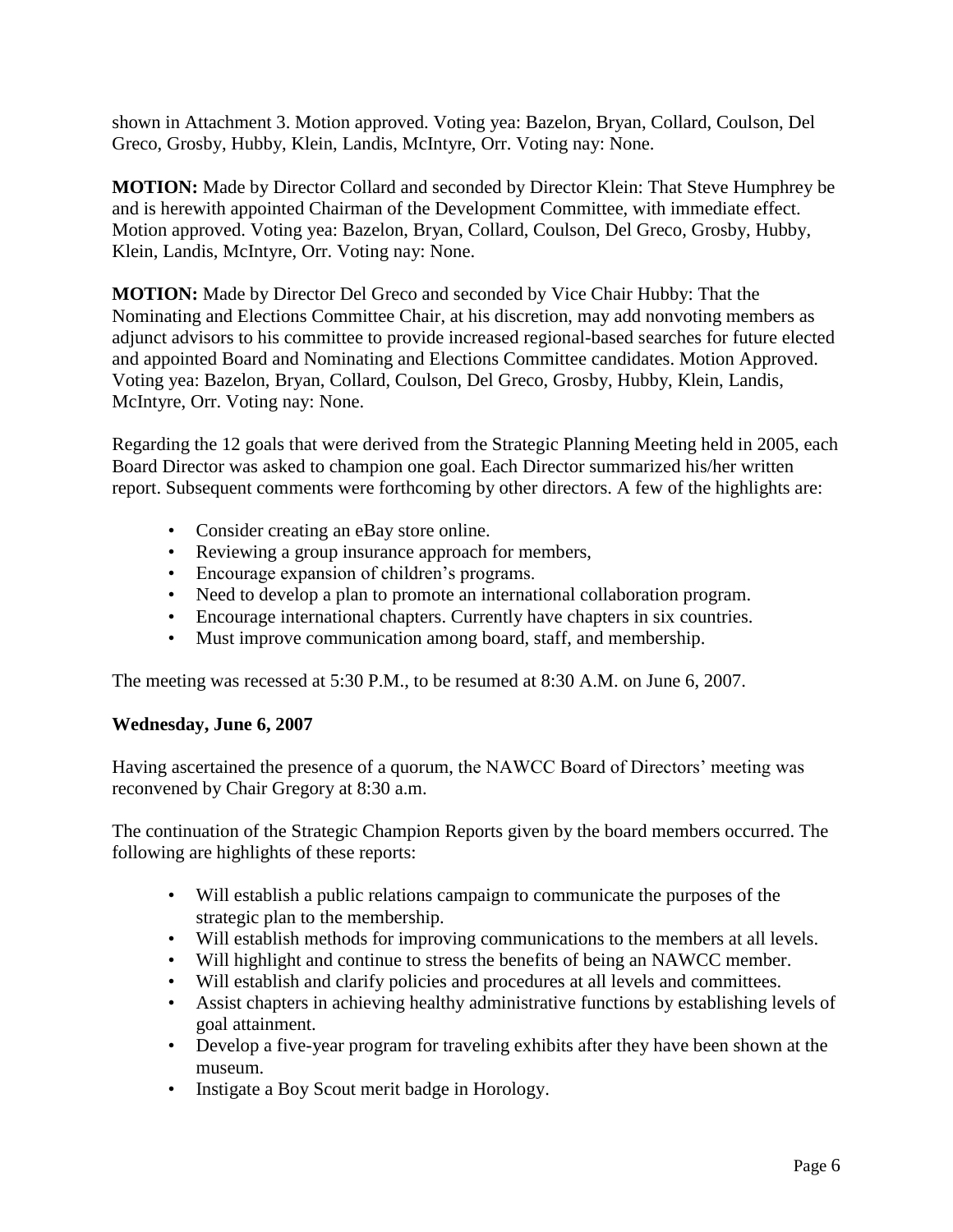- Review possibilities of partnering with other hobby groups.
- Web-based or on-line education should be developed (eLearning).

The Strategic Plan should incorporate the Museum Plan and further development will be forthcoming, including revisiting our stated major goal of accreditation for the museum.

**MOTION:** Made by Director Del Greco, seconded by Director McIntyre: In order to facilitate better communications with chapters with regard to improving chapter operations and meeting Board requirements, that the current draft of the Chapter Operations Manual be returned to the Membership and Publicity Committee for revision, along with specific written guidance from the Board. Director Del Greco shall be responsible for collecting and organizing suggestions and recommendations from Board members and for seeking Board approval of those guidelines prior to submission to the Membership and Publicity Committee. The end result of this effort is expected to be two or more official documents for use by chapters, to be approved by the Board. Motion approved. Voting yea: Bazelon, Bryan, Collard, Coulson, Del Greco, Grosby, Hubby, Klein, Landis, McIntyre, Orr. Voting nay: none.

A recess for lunch was called at 12:15 p.m.

The meeting reconvened at 1:00 p.m.

The regional schedule was distributed to the Board members and they were asked to submit their preferences for representing the Board to Chair Gregory by email.

**MOTION:** Made by Director Del Greco and seconded by Director Landis: That the North Coast Regional may hold its 2008 Regional Meeting on March 7-9, 2008. Motion Defeated. Voting yea: None. Voting nay: Bazelon, Bryan, Collard, Coulson, Del Greco, Grosby, Hubby, Klein, Landis, McIntyre, Orr.

**MOTION**: Made by Director Del Greco and seconded by Director Klein: That in the future, any request to hold Regionals on a concurrent date with another Regional shall be handled by the Convention Committee without restriction. Motion approved. Voting yea: Bazelon, Bryan, Collard, Coulson, Del Greco, Grosby, Hubby, Klein, Landis, McIntyre, Orr. Voting nay: None.

**MOTION**: Made by Director Bazelon and seconded by Director Orr: That in the absence of an updated Convention Handbook, the Board of Directors authorizes the Convention Committee to resolve the conflict of having concurrent Regionals held by the North Coast and Lone Star in the best interest of both organizations without restrictions. Motion approved. Voting yea: Bazelon, Bryan, Del Greco, Hubby, Klein, Landis, Orr. Voting nay: Collard, Coulson, Grosby, McIntyre.

**MOTION:** Made by Vice Chair Hubby and seconded by Director Del Greco: That the Board approve an amendment to the Standing Rules Article XV, Section 6 (c), to permit Regional and National Conventions to hold public events as part of their schedule, such events to include at least one full day for Members followed by the public day or days; further, that any Regional or National Convention that schedules such an event is required to comply with the provisions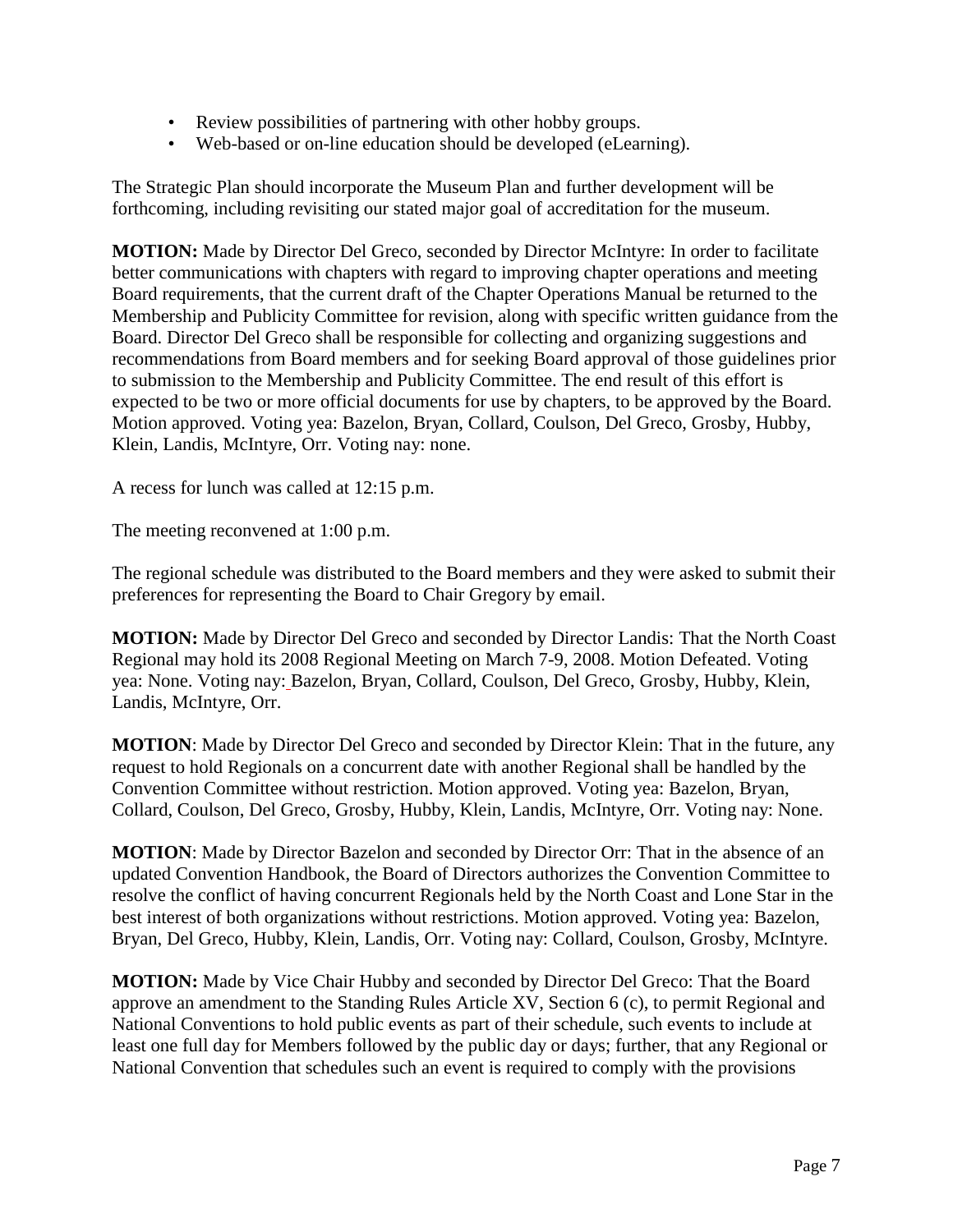stated in the revised Standing Rules and such separate policies and procedures as my be approved by the Board to apply to all NAWCC conventions.

**MOTION:** Made by Director Del Greco and seconded by Bazelon: To table the previous motion. Motion to table approved. Voting yea: Bazelon, Bryan, Collard, Coulson, Del Greco, Grosby, Hubby, Klein, Landis, McIntyre, Orr. Voting nay: None

A general discussion led by Director Klein was held regarding the subject of endowments. The Board of Directors agreed that the future of NAWCC lies with increased endowments. If a nonprofit is successful, it can become financially stable by establishing large endowments and using the return to sustain the organization. The Financial Committee will evaluate opportunities and possibilities by reviewing a variety of different fundraising activities. A feasibility study will be conducted.

A copy of the FY 2007 audited financial report was provided by Director Klein to each member of the Board. He indicated that copies would be available upon request by NAWCC members, and the report will be posted on the NAWCC website: http://www.nawcc.org/headquarters/members/docs.htm

**MOTION:** Made by Vice Chair Hubby and seconded by Director Del Greco: That the Board establish a special committee for the purpose of determining NAWCC's best approach for future national conventions, said committee to be known as The National Convention Task Force, to be chaired by Director Gary Landis, with other members to be selected by the Committee Chair. A report to be presented by the Committee to the Board at the December, 2007 meeting with further direction to be given by the Board at that meeting. Motion approved. Voting yea: Bazelon, Collard, Coulson, Del Greco, Grosby, Hubby, Klein, Landis, McIntyre, Orr. Voting nay: None. Absent: Bryan.

**MOTION:** Made by Director Del Greco and seconded by Vice Chair Hubby: That the Convention Committee procedures as presented by the Convention Committee Chair be approved. Motion Approved. Voting yea: Bazelon, Bryan, Collard, Coulson, Del Greco, Grosby, Hubby, Klein, Landis, McIntyre, Orr. Voting nay: None.

**MOTION**: Made by Director Klein and seconded by Director Orr: That the National Convention Policies and Procedures be updated during the first quarter of 2008 after the Special Committee's review of the convention activities is completed. Motion approved. Voting yea: Bryan, Collard, Coulson, Del Greco, Grosby, Hubby, Klein, McIntyre, Orr. Voting nay: None. Abstained: Bazelon, Klein, Landis.

Chair Gregory announced that the next physical meeting of the NAWCC Board is tentatively scheduled for December 8-9, 2007, at the NAWCC Headquarters in Columbia, Pennsylvania.

An informal session was held to receive comments from the audience. The following members made comments: Roger Gendron, Fortunat Mueller-Maerki, Judy Draucker, Bill Curtin, and Mike Dempsey.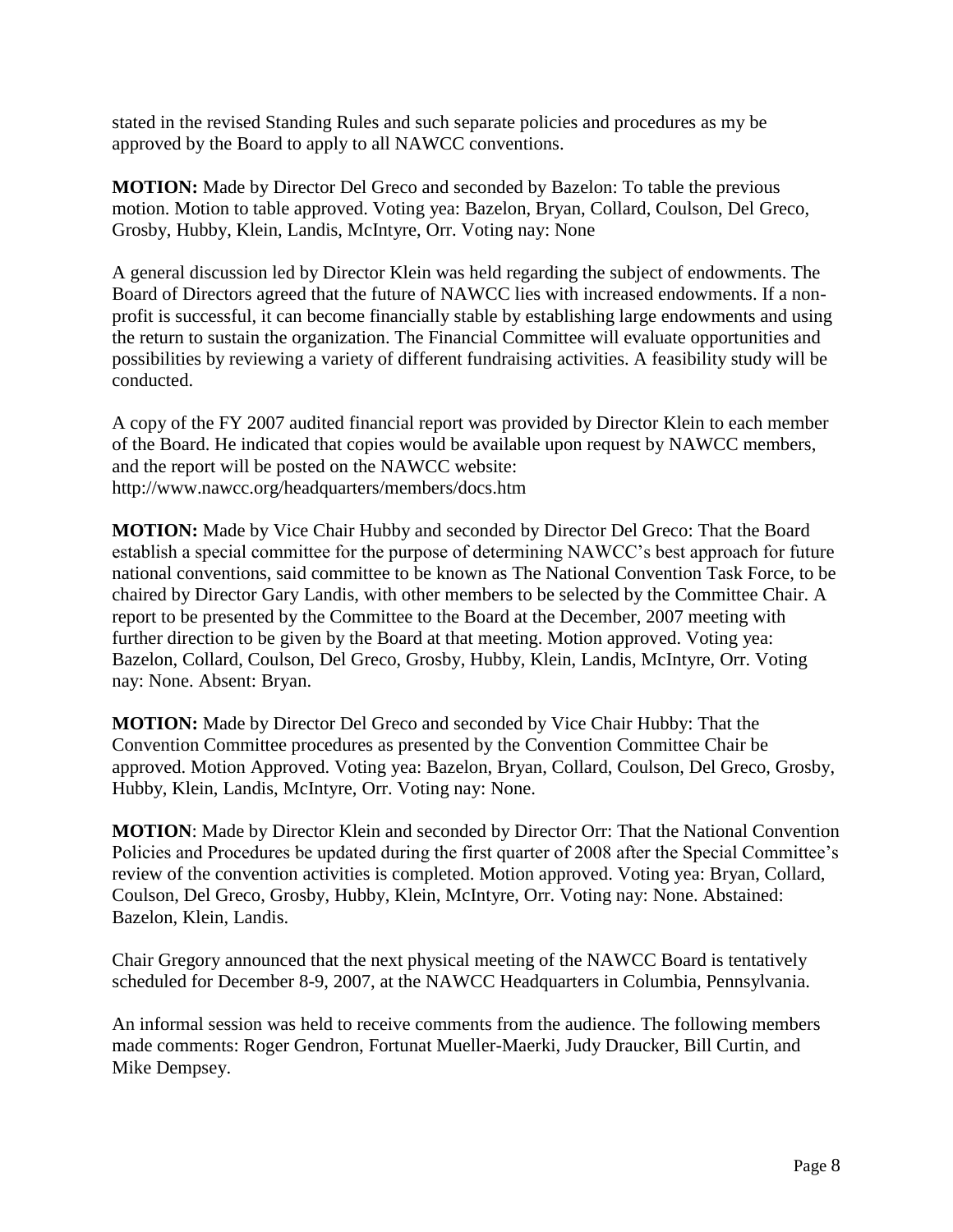Ward Francillon Time Symposium Committee Chair Judy Draucker distributed information on the 2007 Symposium, scheduled for October 24-26 in York, Pennsylvania, and requested support from the Board and members present.

The Chair requested an Executive Session for the purpose of discussion of a Board member appointment to the Nominating and Elections Committee. Following agreement by the Board, the Executive Session was called at 4:30 p.m.

The meeting was reconvened at 5:15 p.m. Chair Gregory reported that no actions were taken in Executive Session.

**MOTION TO ADJOURN**: Made by Director Bazelon and seconded by Director Klein. Motion approved. Voting yea: Bazelon, Bryan, Collard, Coulson, Del Greco, Grosby, Hubby, Klein, Landis, McIntyre, Orr. Voting nay: None.

The meeting was adjourned at 5:20 P.M.

Respectfully submitted,

Gary Landis, **Secretary** 

Attachments (3)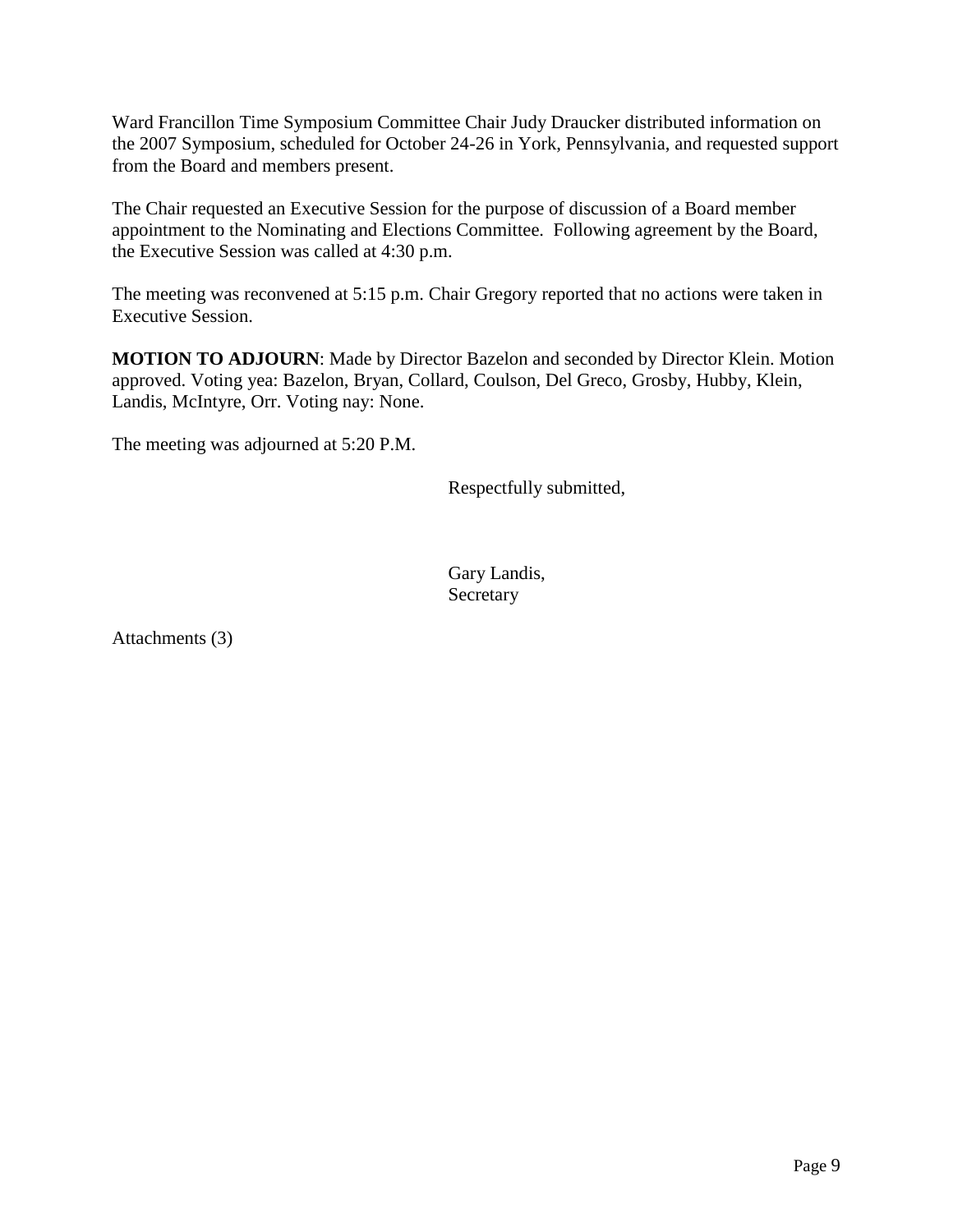# **ATTACHMENT 1**

# **CATEGORIES OF TIMEKEEPER MEMBERSHIPS**

## **INDIVIDUAL TIMEKEEPER MEMBERSHIP LEVELS**

### **Individual Member: \$30/year**

- o Standard membership
	- > Free individual Museum admission
	- > Invitations to special events
	- > 10% gift shop discount
	- > Library pick-up borrowing privileges
	- > Museum e-newsletter
	- > ASTC privileges
	- > Additional admission tickets at \$4 each
	- > Membership card

## **Family Member: \$45/year**

- o Standard member benefits, plus:
	- > Museum admission for up to four per day
	- > Invitations to special events

## **Contributing Member: \$100/year**

- o Family member benefits, plus:
	- > 4 Museum guest admission tickets
	- > Annual recognition in eNewsletter
	- > Invitations to special events
- **Sustaining Member: \$500/year**
	- o Family member benefits, plus:
		- > 10 Museum guest admission tickets
		- > Annual recognition in eNewsletter
		- > Annual recognition posted at museum
		- > Invitations to special events
- **Supporting Member: \$1,000/year**
	- o Family member benefits, plus:
		- > 25 Museum guest admission tickets
		- > Annual recognition in eNewsletter
		- > Annual recognition posted at museum
		- > Invitations to special events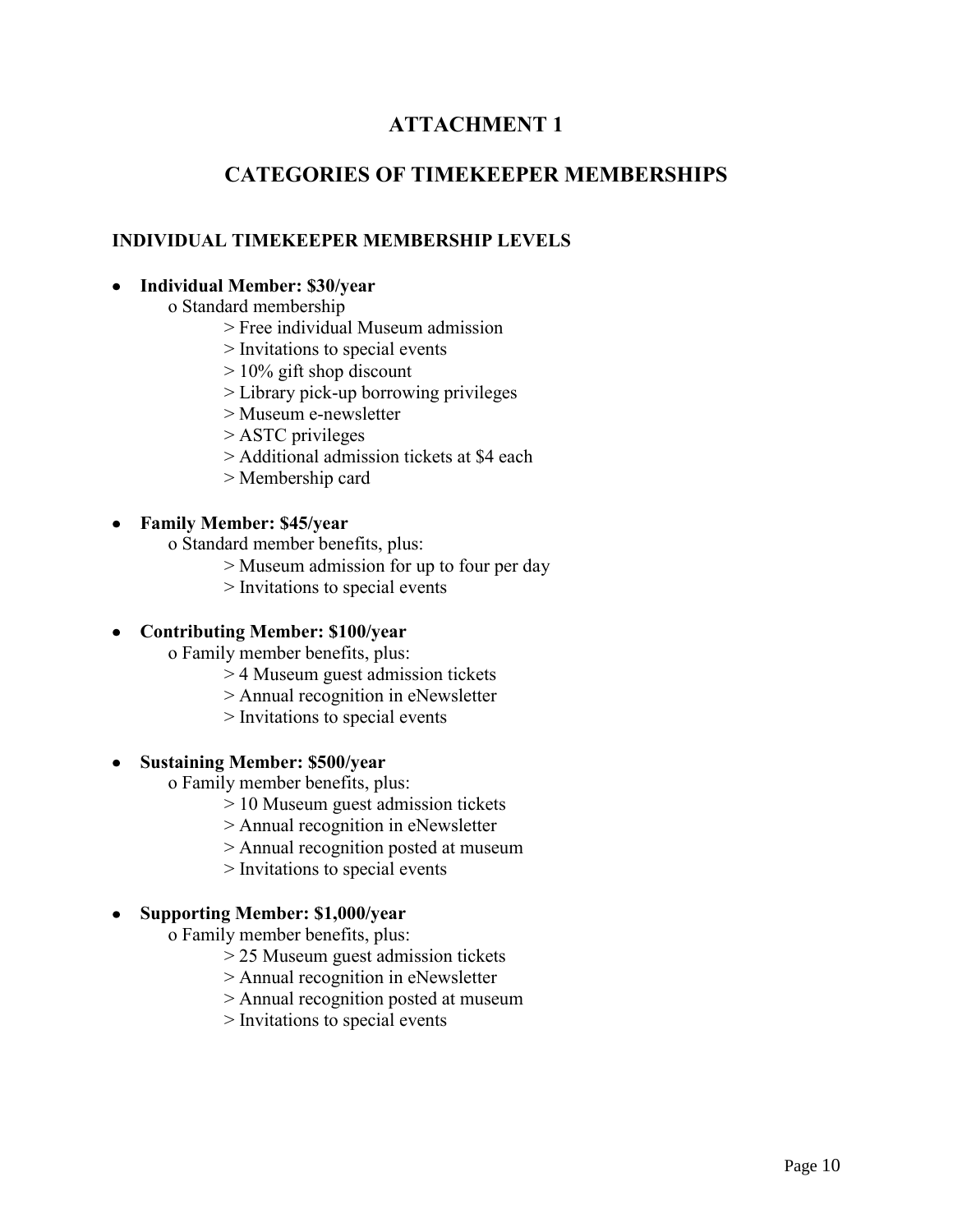### **BUSINESS TIMEKEEPER MEMBERSHIP LEVELS**

#### **Business Member: \$100/year**

o Business membership

- > 10% gift shop discount
- > Discounts on special programs
- > Museum e-newsletter
- > 10 Museum admission tickets
- > Additional museum admission tickets at \$4 each
- > Invitations to special events
- > Recognition in eNewsletter
- > Certificate of membership

## **Contributing Corporate Member: \$250/year**

- o Standard Business membership, plus:
	- > Certificate of membership
	- > 16 Museum admission tickets
	- > Annual recognition posted at museum

#### **Sustaining Corporate Member: \$500/year**

o Standard Business membership, plus:

- > Certificate of membership
- > 25 Museum admission tickets
- > Annual recognition posted at museum

## **Supporting Corporate Member: \$1,000/year**

- o Standard Business membership, plus:
	- > Framed certificate of membership
	- > 40 Museum admission tickets
	- > Annual recognition posted at museum

## **Sponsoring Corporate Member: \$2,500/year**

- o Standard Business membership, plus:
	- > Up to three full memberships
	- > Framed certificate of membership
	- > 60 Museum admission tickets
	- > Annual recognition posted at museum
	- > 2 hour use of museum meeting facilities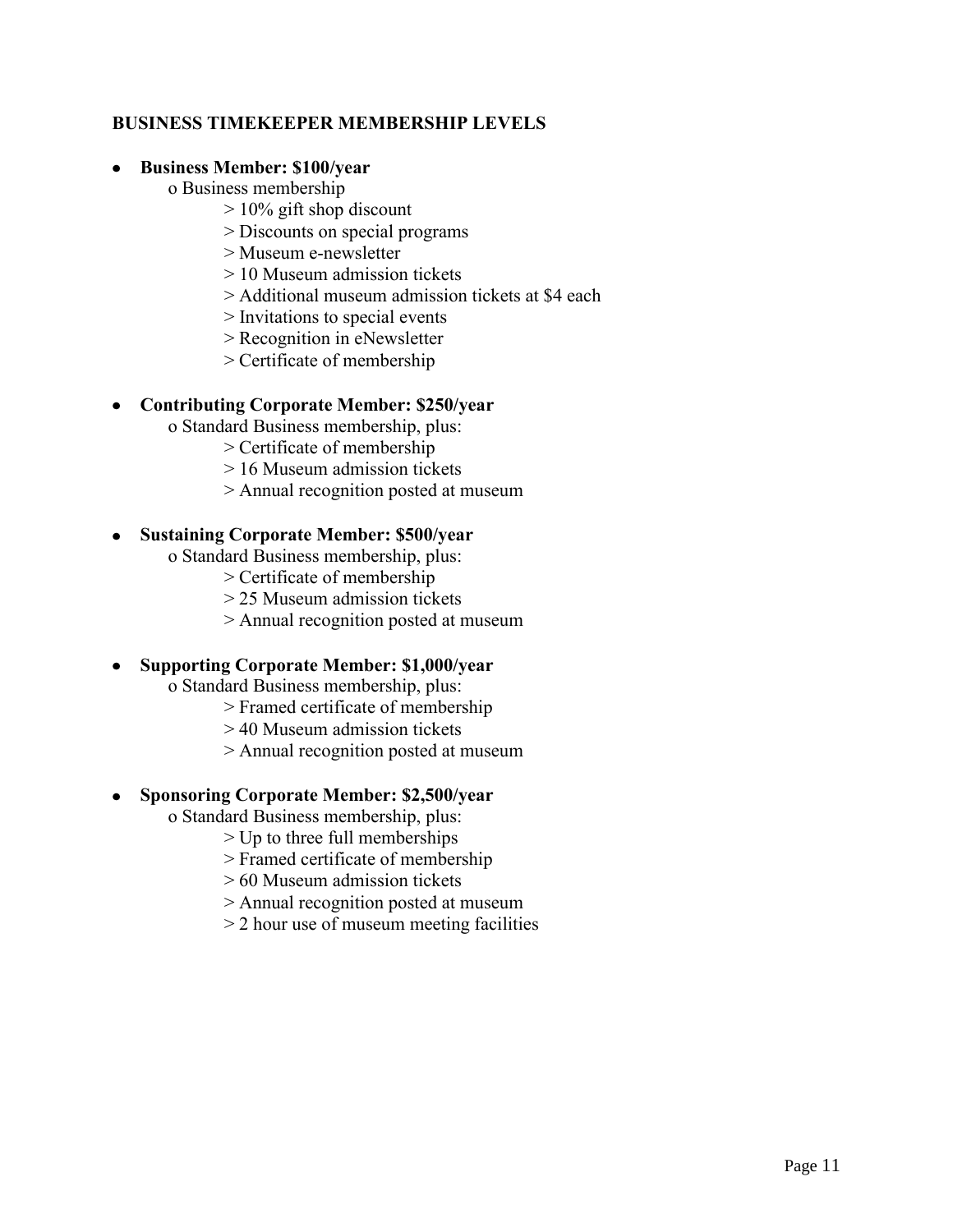# **ATTACHMENT 2**

## **CATEGORIES OF CONTRIBUTING MEMBERSHIPS**

#### **INDIVIDUAL CONTRIBUTING MEMBERSHIP LEVELS**

#### **Sustaining Individual Member: \$150/year**

- o Standard member benefits
- o One Associate membership
- o National donor reception

#### **Supporting Individual Member: \$250/year**

- o Standard member benefits
- o One Associate membership
- o National donor reception
- o Level recognition button or pin

#### **Providing Individual Member: \$500/year**

- o Standard member benefits
- o One Associate membership
- o National donor reception
- o Level recognition button or pin
- o Recognition at national events and the museum

#### **Sponsoring Individual Member: \$1,000/year**

- o Standard member benefit
- o One Associate membership
- o Level recognition button or pin
- o National donor reception
- o Chairman's event at national
- o Recognition at national events and the museum
- o Framed award or plaque
- o One NAWCC memberships to give as a gift

#### **Perpetuating Member: \$2,500/year**

- o Standard member benefits
- o One Associate membership
- o Level recognition button or pin
- o National donor reception Chairman's event at national
- o Recognition at national events and the museum
- o Framed award or plaque
- o Two NAWCC memberships to give as gifts

#### **Foundational Member: \$5,000/year**

- o Standard member benefits
- o One Associate membership
- o National donor reception
- o Chairman's event at national
- o Level recognition button or pin
- o Recognition at national events and the museum
- o Individual recognition plaque
- o Framed award or plaque
- o Three NAWCC memberships to give as gifts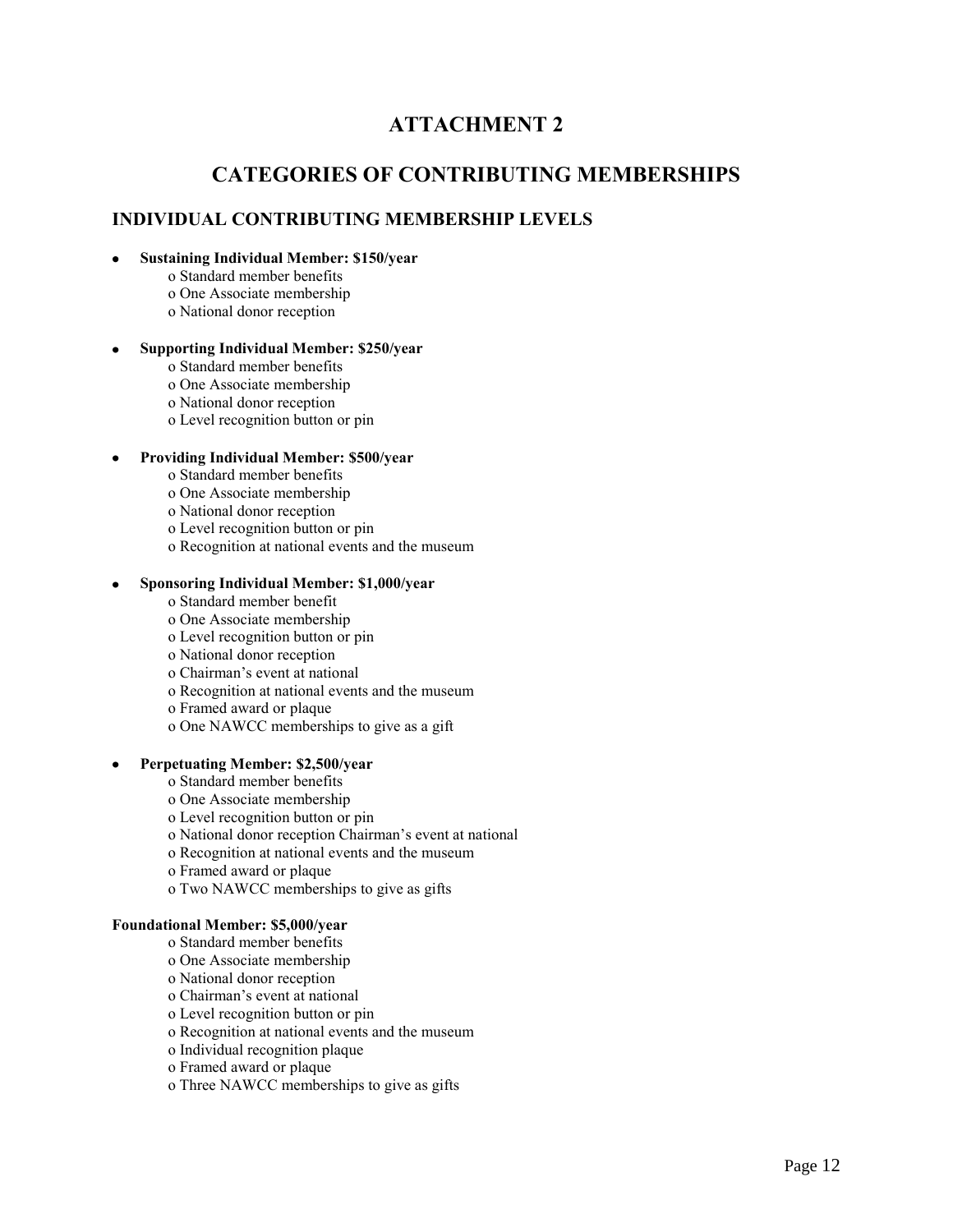# **ATTACHMENT 3**

# **STANDING RULES AMENDMENTS TO CREATE AND IMPLEMENT A DEVELOPMENT COMMITTEE**

### **ARTICLE VII. COMMITTEES**

#### **Section 3. Operational Committees** *(Amended June 5, 2007)*

The Board shall establish Operational Committees that will report to the Executive Director. The Board may change the reporting relationship of these Committees to become Functional Committees if deemed appropriate. Board members who serve on these Committees do so as individual members and not as representatives of the Board.

#### **(a) Development Committee** *(Added June 5, 2007)*

The Development Committee is responsible to work with the Executive Director for development and implementation of the Development Plan as directed in Article XIX Section  $2(a)$ .

#### **(b) Education Committee**

The Education Committee is responsible for developing and maintaining the Field Suitcase Workshop Program, and for finding authors to write the Practical Repair and Restoration articles for the Bulletin.

#### **(c) Membership and Publicity Committee**

The Membership and Publicity Committee will be responsible for the following:

- 1) Receiving and evaluating petitions for the formation of new Chapters, and recommending approval or rejection to the Board.
- 2) Evaluating the status of existing Chapters and recommending appropriate action for dormant Chapters.
- 3) Developing and maintaining a Chapter Handbook, to be approved by the Board and included in the Operations Manual.
- 4) Providing guidance to Chapter operations.
- 5) Developing and implementing membership recruiting and retention programs.
- 6) Assisting in publicity matters.

#### **(d) Program Committee**

The Program Committee is responsible for the development of horological program material in support of the NAWCC's educational purposes.

#### **(e) Publications Committee**

The Publications Committee, in conjunction with the Editor, will be responsible for formulating editorial policy subject to approval by the Board.The committee will also oversee the publication of the Bulletin and MART.

#### **(f) Research Committee**

The Research Committee is responsible for managing research activities and cooperating with the Publications Committee in publication of the results.

#### **(g) Web and Technology Committee**